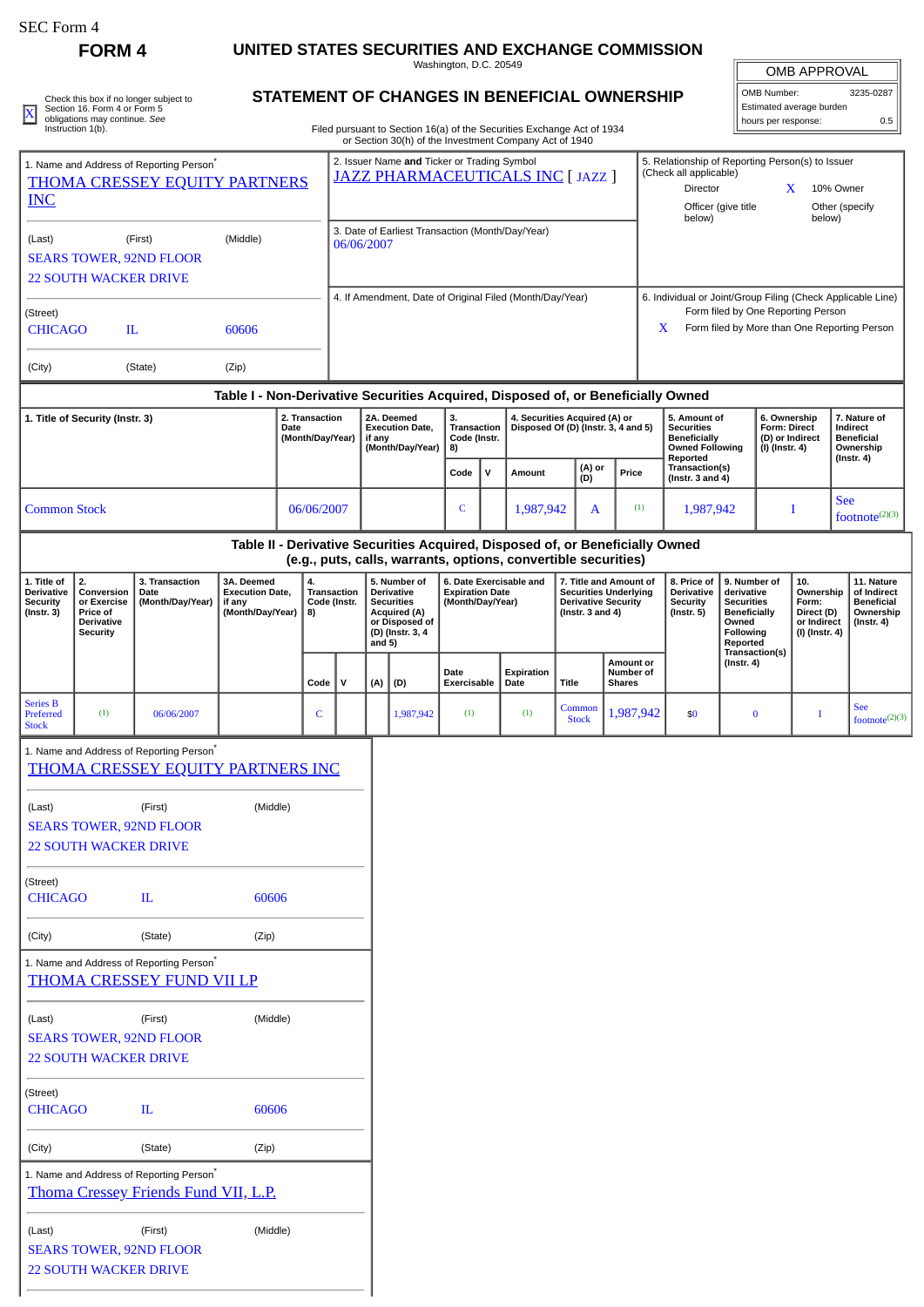| (Street)                                             |                                      |       |  |  |
|------------------------------------------------------|--------------------------------------|-------|--|--|
| <b>CHICAGO</b>                                       | П.                                   | 60606 |  |  |
|                                                      |                                      |       |  |  |
| (City)                                               | (State)                              | (Zip) |  |  |
| 1. Name and Address of Reporting Person <sup>®</sup> |                                      |       |  |  |
| <b>CRESSEY BRYAN C</b>                               |                                      |       |  |  |
|                                                      |                                      |       |  |  |
| (Last)                                               | (First)<br>(Middle)                  |       |  |  |
|                                                      | C/O THOMA CRESSEY BRAVO, SEARS TOWER |       |  |  |
|                                                      | 92ND FLOOR, 22 SOUTH WALKER DRIVE    |       |  |  |
|                                                      |                                      |       |  |  |
| (Street)                                             |                                      |       |  |  |
| <b>CHICAGO</b>                                       | П.                                   | 60606 |  |  |
|                                                      |                                      |       |  |  |
| (City)                                               | (State)                              | (Zip) |  |  |

## **Explanation of Responses:**

1. The Issuer's Preferred Stock automatically converted into Common Stock on a one-for-one basis upon the closing of the Issuer's initial public offering and had no expiration date.

2. Consists of 1,957,380 shares held by Thoma Cressey Fund VII, LP and 30,562 shares held by Thoma Cressey Friends Fund VII, LP. Bryan C. Cressey, Orlando Bravo, Lee Mitchell and Carl Thoma are partners of Thoma Cressey Bravo, Inc., which is the general partner of each of Thoma Cressey Fund VII, LP and Thoma Cressey Friends Fund VII, LP, or the Thoma Cressey Funds, and are deemed to have shared voting and<br>investment power ov extent of each of their pecuniary interest therein.

3. See attached joint filer information.

**/s/ Bryan C. Cressey for** THOMA CRESSEY BRAVO, INC. 06/06/2007 **/s/ Bryan C. Cressey for** THOMA CRESSEY FUND VII, 06/06/2007 L.P. **/s/ Bryan C. Cressey for** THOMA CRESSEY FRIENDS 06/06/2007 FUND VII, L.P. /s/ Bryan C. Cressey 06/06/2007

\*\* Signature of Reporting Person Date

Reminder: Report on a separate line for each class of securities beneficially owned directly or indirectly.

\* If the form is filed by more than one reporting person, *see* Instruction 4 (b)(v).

\*\* Intentional misstatements or omissions of facts constitute Federal Criminal Violations *See* 18 U.S.C. 1001 and 15 U.S.C. 78ff(a).

Note: File three copies of this Form, one of which must be manually signed. If space is insufficient, *see* Instruction 6 for procedure.

**Persons who respond to the collection of information contained in this form are not required to respond unless the form displays a currently valid OMB Number.**